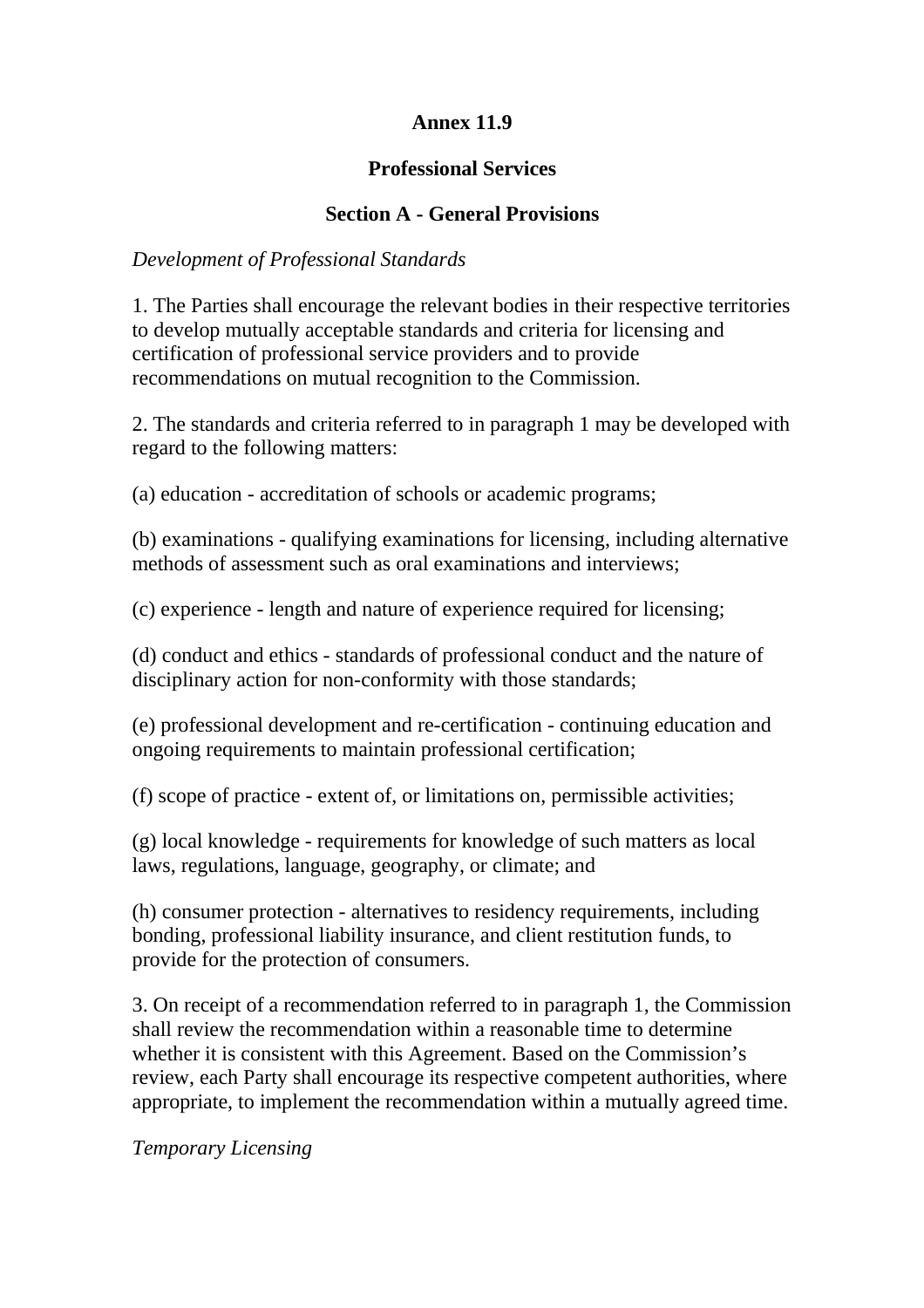4. Where the Parties agree, each Party shall encourage the relevant bodies in its territory to develop procedures for the temporary licensing of professional service providers of the other Party.

#### *Review*

5. The Commission shall periodically, and at least once every three years, review the implementation of this Section. The Commission shall include within the scope of its review any differences in regulatory approaches between the Parties. Among other issues, a Party may raise issues connected with the development of international standards of relevant international organizations related to professional services.<sup>8</sup>

# **Section B - Foreign Legal Consultants**

1. Each Party shall, in implementing its obligations and commitments regarding foreign legal consultants as set out in its relevant Schedules to Annex I or II and subject to any non-conforming measures therein, ensure that a national of the other Party is permitted to practice or advise on the law of any country in which that national is authorized to practice as a lawyer.

### *Consultations With Professional Bodies*

2. Each Party shall consult with its relevant professional bodies to obtain their recommendations on:

(a) the form of association or partnership between lawyers authorized to practice in its territory and foreign legal consultants;

(b) the development of standards and criteria for the authorization of foreign legal consultants in conformity with Article 11.9; and

(c) other matters relating to the provision of foreign legal consultancy services.

3. Prior to initiation of consultations under paragraph 7, each Party shall encourage its relevant professional bodies to consult with the relevant professional bodies designated by the other Party regarding the development of joint recommendations on the matters referred to in paragraph 2.

#### *Future Liberalization*

4. Each Party shall establish a work program to develop common procedures throughout its territory for the authorization of foreign legal consultants.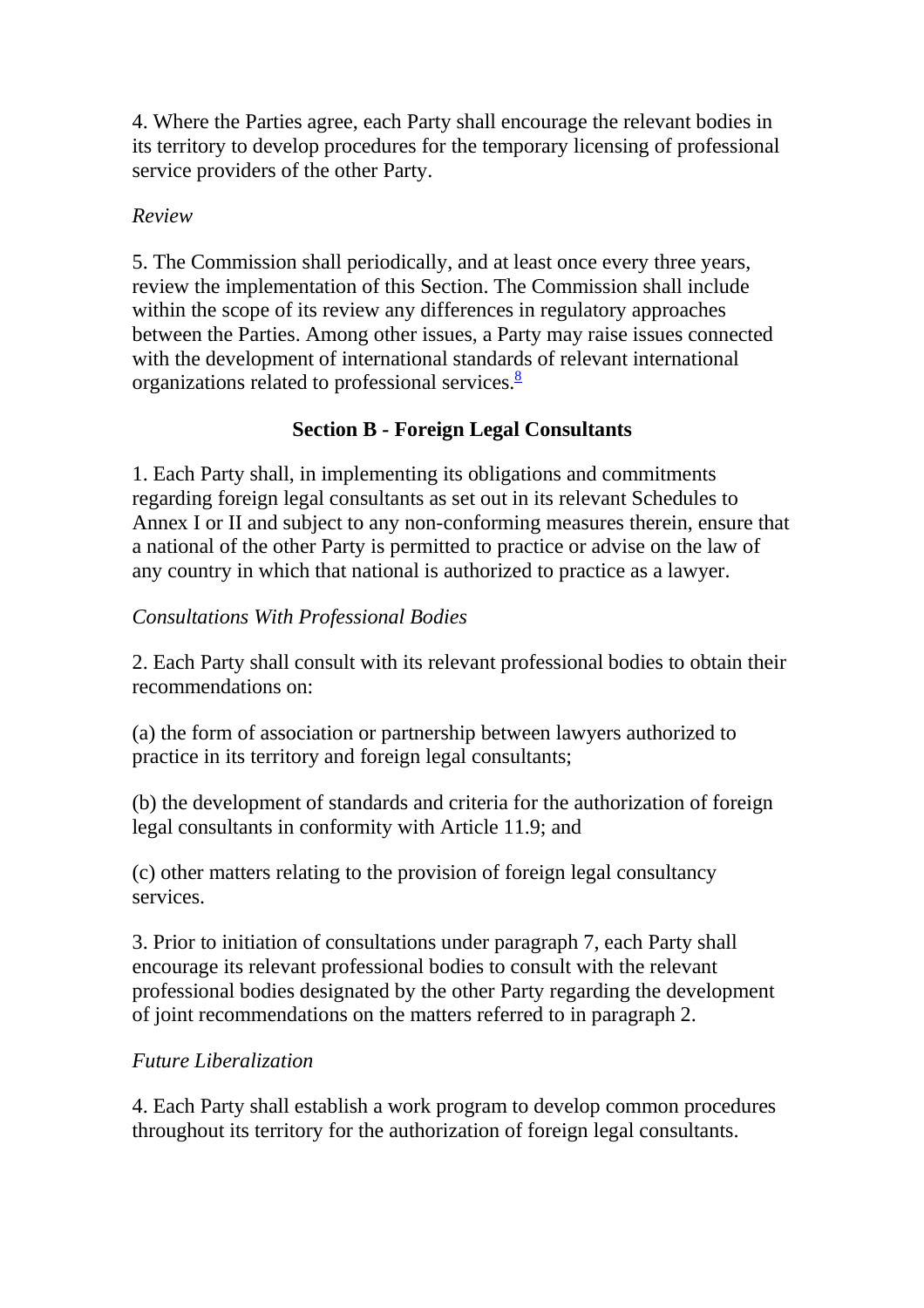5. Each Party shall promptly review any recommendation referred to in paragraphs 2 and 3 to ensure its consistency with this Agreement. If the recommendation is consistent with this Agreement, each Party shall encourage its competent authorities to implement the recommendation within one year.

6. Each Party shall report to the Commission within one year of the date of entry into force of this Agreement, and each year thereafter, on its progress in implementing the work program referred to in paragraph 4.

7. The Parties shall meet within one year of the date of entry into force of this Agreement with a view to:

(a) assessing the implementation of paragraphs 2 through 5;

(b) amending or removing, where appropriate, non-conforming measures on foreign legal consultancy services; and

(c) assessing further work that may be appropriate regarding foreign legal consultancy services.

# **Section C - Temporary Licensing of Engineers**

1. The Parties shall meet within one year of the date of entry into force of this Agreement to establish a work program to be undertaken by each Party, in conjunction with its relevant professional bodies, to provide for the temporary licensing in its territory of nationals of the other Party who are licensed as engineers in the territory of that other Party.

2. To this end, each Party shall consult with its relevant professional bodies to obtain their recommendations on:

(a) the development of procedures for the temporary licensing of such engineers to permit them to practice their engineering specialties in each jurisdiction in its territory;

(b) the development of model procedures for adoption by the competent authorities throughout its territory to facilitate the temporary licensing of such engineers;

(c) the engineering specialties to which priority should be given in developing temporary licensing procedures; and

(d) other matters relating to the temporary licensing of engineers identified by the Party in such consultations.